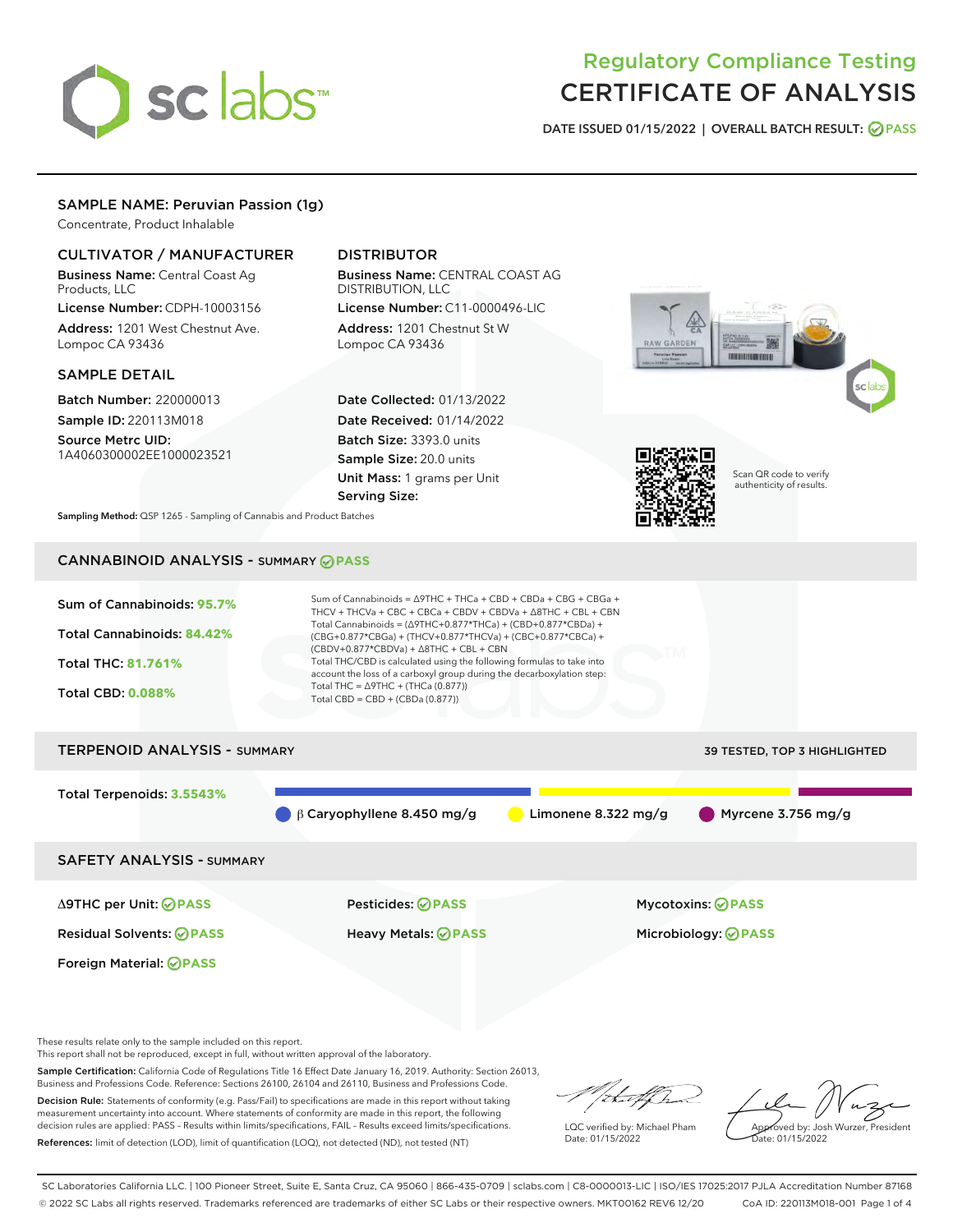



PERUVIAN PASSION (1G) | DATE ISSUED 01/15/2022 | OVERALL BATCH RESULT: @ PASS

#### CANNABINOID TEST RESULTS - 01/15/2022 2 PASS

Tested by high-performance liquid chromatography with diode-array detection (HPLC-DAD). **Method:** QSP 1157 - Analysis of Cannabinoids by HPLC-DAD

#### TOTAL CANNABINOIDS: **84.42%**

Total Cannabinoids (Total THC) + (Total CBD) + (Total CBG) + (Total THCV) + (Total CBC) + (Total CBDV) + ∆8THC + CBL + CBN

TOTAL THC: **81.761%** Total THC (∆9THC+0.877\*THCa)

TOTAL CBD: **0.088%**

Total CBD (CBD+0.877\*CBDa)

TOTAL CBG: 1.84% Total CBG (CBG+0.877\*CBGa)

TOTAL THCV: 0.319% Total THCV (THCV+0.877\*THCVa)

TOTAL CBC: 0.416% Total CBC (CBC+0.877\*CBCa)

TOTAL CBDV: ND Total CBDV (CBDV+0.877\*CBDVa)

| <b>COMPOUND</b>  | LOD/LOQ<br>(mg/g)          | <b>MEASUREMENT</b><br><b>UNCERTAINTY</b><br>(mg/g) | <b>RESULT</b><br>(mg/g) | <b>RESULT</b><br>(%) |
|------------------|----------------------------|----------------------------------------------------|-------------------------|----------------------|
| <b>THCa</b>      | 0.05 / 0.14                | ±22.840                                            | 888.73                  | 88.873               |
| <b>A9THC</b>     | 0.06 / 0.26                | ±1.314                                             | 38.19                   | 3.819                |
| <b>CBGa</b>      | 0.1 / 0.2                  | ±1.00                                              | 19.1                    | 1.91                 |
| <b>CBCa</b>      | 0.07 / 0.28                | ±0.232                                             | 4.74                    | 0.474                |
| <b>THCVa</b>     | 0.07/0.20                  | ±0.174                                             | 3.64                    | 0.364                |
| <b>CBG</b>       | 0.06/0.19                  | ±0.064                                             | 1.63                    | 0.163                |
| <b>CBDa</b>      | 0.02/0.19                  | ±0.029                                             | 1.00                    | 0.100                |
| <b>CBC</b>       | 0.2 / 0.5                  | N/A                                                | $<$ LOQ                 | $<$ LOQ              |
| $\triangle$ 8THC | 0.1/0.4                    | N/A                                                | <b>ND</b>               | <b>ND</b>            |
| <b>THCV</b>      | 0.1/0.2                    | N/A                                                | <b>ND</b>               | <b>ND</b>            |
| <b>CBD</b>       | 0.07/0.29                  | N/A                                                | <b>ND</b>               | <b>ND</b>            |
| <b>CBDV</b>      | 0.04 / 0.15                | N/A                                                | <b>ND</b>               | <b>ND</b>            |
| <b>CBDVa</b>     | 0.03 / 0.53                | N/A                                                | <b>ND</b>               | <b>ND</b>            |
| <b>CBL</b>       | 0.06 / 0.24                | N/A                                                | <b>ND</b>               | <b>ND</b>            |
| <b>CBN</b>       | 0.1/0.3                    | N/A                                                | <b>ND</b>               | <b>ND</b>            |
|                  | <b>SUM OF CANNABINOIDS</b> |                                                    | 957.0 mg/g              | 95.7%                |

#### **UNIT MASS: 1 grams per Unit**

| ∆9THC per Unit                        | 1100 per-package limit | 38.19 mg/unit  | <b>PASS</b> |
|---------------------------------------|------------------------|----------------|-------------|
| <b>Total THC per Unit</b>             |                        | 817.61 mg/unit |             |
| <b>CBD</b> per Unit                   |                        | <b>ND</b>      |             |
| <b>Total CBD per Unit</b>             |                        | $0.88$ mg/unit |             |
| Sum of Cannabinoids<br>per Unit       |                        | 957.0 mg/unit  |             |
| <b>Total Cannabinoids</b><br>per Unit |                        | 844.2 mg/unit  |             |

# TERPENOID TEST RESULTS - 01/15/2022

Terpene analysis utilizing gas chromatography-flame ionization detection (GC-FID). **Method:** QSP 1192 - Analysis of Terpenoids by GC-FID

| <b>COMPOUND</b>         | LOD/LOQ<br>(mg/g) | <b>MEASUREMENT</b><br><b>UNCERTAINTY</b><br>(mg/g) | <b>RESULT</b><br>(mg/g)                         | <b>RESULT</b><br>(%) |
|-------------------------|-------------------|----------------------------------------------------|-------------------------------------------------|----------------------|
| $\beta$ Caryophyllene   | 0.004 / 0.012     | ±0.3008                                            | 8.450                                           | 0.8450               |
| Limonene                | 0.005 / 0.016     | ±0.1190                                            | 8.322                                           | 0.8322               |
| <b>Myrcene</b>          | 0.008 / 0.025     | ±0.0485                                            | 3.756                                           | 0.3756               |
| $\alpha$ Humulene       | 0.009 / 0.029     | ±0.0979                                            | 3.051                                           | 0.3051               |
| Linalool                | 0.009 / 0.032     | ±0.0823                                            | 2.167                                           | 0.2167               |
| Ocimene                 | 0.011 / 0.038     | ±0.0690                                            | 2.151                                           | 0.2151               |
| $\alpha$ Bisabolol      | 0.008 / 0.026     | ±0.0779                                            | 1.458                                           | 0.1458               |
| <b>Terpineol</b>        | 0.016 / 0.055     | ±0.0806                                            | 1.312                                           | 0.1312               |
| Fenchol                 | 0.010 / 0.034     | ±0.0464                                            | 1.199                                           | 0.1199               |
| $\beta$ Pinene          | 0.004 / 0.014     | ±0.0105                                            | 0.909                                           | 0.0909               |
| $\alpha$ Pinene         | 0.005 / 0.017     | ±0.0060                                            | 0.695                                           | 0.0695               |
| Terpinolene             | 0.008 / 0.026     | ±0.0069                                            | 0.335                                           | 0.0335               |
| Caryophyllene<br>Oxide  | 0.010 / 0.033     | ±0.0142                                            | 0.309                                           | 0.0309               |
| <b>Nerolidol</b>        | 0.009 / 0.028     | ±0.0184                                            | 0.292                                           | 0.0292               |
| <b>Borneol</b>          | 0.005 / 0.016     | ±0.0114                                            | 0.272                                           | 0.0272               |
| trans-ß-Farnesene       | 0.008 / 0.025     | ±0.0079                                            | 0.222                                           | 0.0222               |
| Guaiol                  | 0.009 / 0.030     | ±0.0071                                            | 0.150                                           | 0.0150               |
| Camphene                | 0.005 / 0.015     | ±0.0013                                            | 0.112                                           | 0.0112               |
| Citronellol             | 0.003 / 0.010     | ±0.0052                                            | 0.107                                           | 0.0107               |
| Fenchone                | 0.009 / 0.028     | ±0.0031                                            | 0.105                                           | 0.0105               |
| Geraniol                | 0.002 / 0.007     | ±0.0036                                            | 0.081                                           | 0.0081               |
| Sabinene Hydrate        | 0.006 / 0.022     | ±0.0019                                            | 0.050                                           | 0.0050               |
| Nerol                   | 0.003 / 0.011     | ±0.0009                                            | 0.020                                           | 0.0020               |
| Sabinene                | 0.004 / 0.014     | ±0.0002                                            | 0.018                                           | 0.0018               |
| 3 Carene                | 0.005 / 0.018     | N/A                                                | <loq< th=""><th><loq< th=""></loq<></th></loq<> | <loq< th=""></loq<>  |
| $\alpha$ Terpinene      | 0.005 / 0.017     | N/A                                                | <loq< th=""><th><loq< th=""></loq<></th></loq<> | <loq< th=""></loq<>  |
| $\gamma$ Terpinene      | 0.006 / 0.018     | N/A                                                | $<$ LOQ                                         | $<$ LOQ              |
| $\alpha$ Phellandrene   | 0.006 / 0.020     | N/A                                                | ND                                              | <b>ND</b>            |
| p-Cymene                | 0.005 / 0.016     | N/A                                                | ND                                              | ND                   |
| Eucalyptol              | 0.006 / 0.018     | N/A                                                | <b>ND</b>                                       | <b>ND</b>            |
| (-)-Isopulegol          | 0.005 / 0.016     | N/A                                                | ND                                              | ND                   |
| Camphor                 | 0.006 / 0.019     | N/A                                                | ND                                              | ND                   |
| Isoborneol              | 0.004 / 0.012     | N/A                                                | <b>ND</b>                                       | <b>ND</b>            |
| Menthol                 | 0.008 / 0.025     | N/A                                                | <b>ND</b>                                       | ND                   |
| R-(+)-Pulegone          | 0.003 / 0.011     | N/A                                                | ND                                              | ND                   |
| <b>Geranyl Acetate</b>  | 0.004 / 0.014     | N/A                                                | ND                                              | <b>ND</b>            |
| $\alpha$ Cedrene        | 0.005 / 0.016     | N/A                                                | <b>ND</b>                                       | ND                   |
| Valencene               | 0.009 / 0.030     | N/A                                                | ND                                              | ND                   |
| Cedrol                  | 0.008 / 0.027     | N/A                                                | <b>ND</b>                                       | ND                   |
| <b>TOTAL TERPENOIDS</b> |                   |                                                    | 35.543 mg/g                                     | 3.5543%              |

SC Laboratories California LLC. | 100 Pioneer Street, Suite E, Santa Cruz, CA 95060 | 866-435-0709 | sclabs.com | C8-0000013-LIC | ISO/IES 17025:2017 PJLA Accreditation Number 87168 © 2022 SC Labs all rights reserved. Trademarks referenced are trademarks of either SC Labs or their respective owners. MKT00162 REV6 12/20 CoA ID: 220113M018-001 Page 2 of 4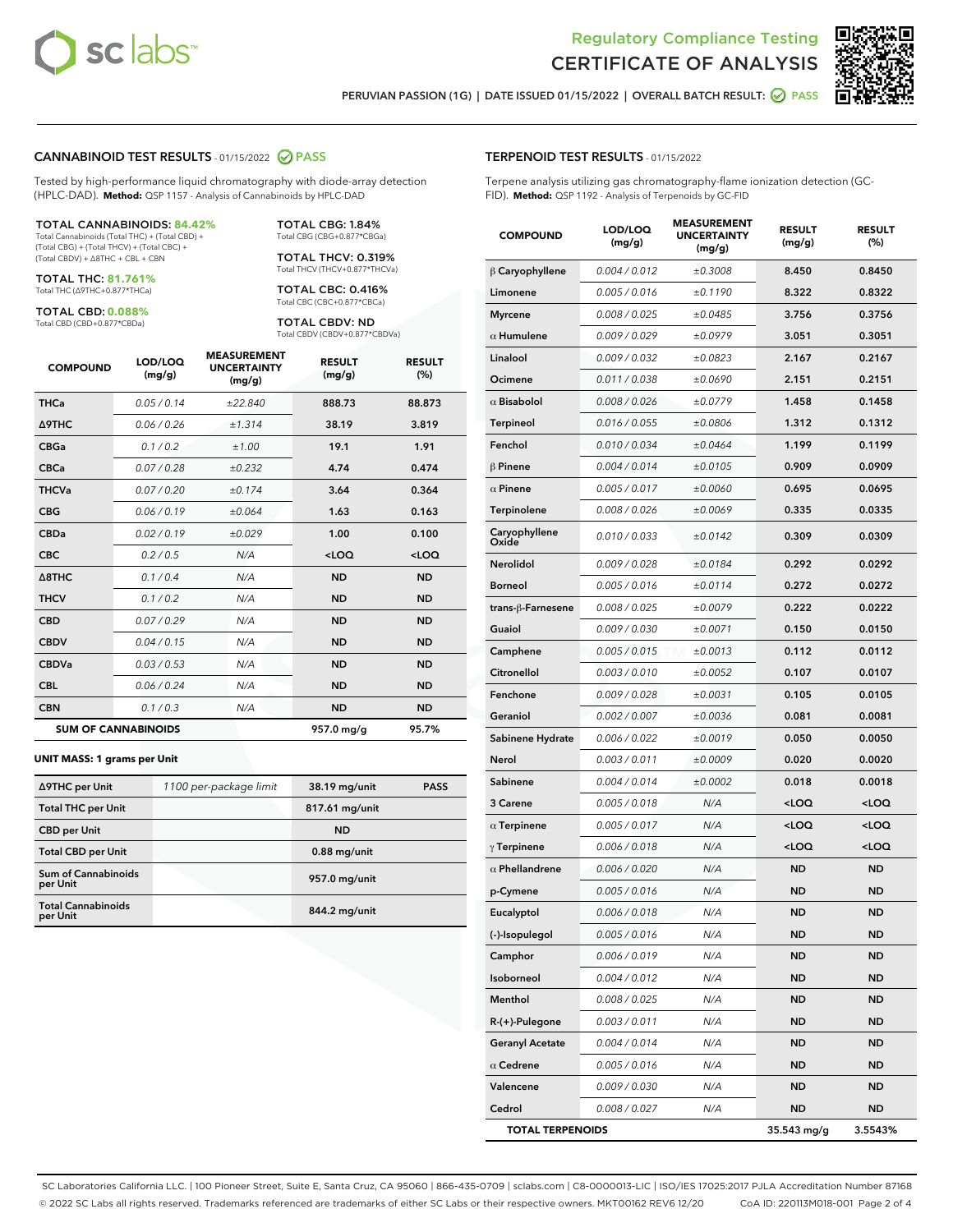



PERUVIAN PASSION (1G) | DATE ISSUED 01/15/2022 | OVERALL BATCH RESULT: @ PASS

# CATEGORY 1 PESTICIDE TEST RESULTS - 01/15/2022 2 PASS

Pesticide and plant growth regulator analysis utilizing high-performance liquid chromatography-mass spectrometry (HPLC-MS) or gas chromatography-mass spectrometry (GC-MS). \*GC-MS utilized where indicated. **Method:** QSP 1212 - Analysis of Pesticides and Mycotoxins by LC-MS or QSP 1213 - Analysis of Pesticides by GC-MS

| <b>Aldicarb</b><br>0.03 / 0.08<br><b>ND</b><br>$\ge$ LOD<br>N/A<br><b>PASS</b><br>Carbofuran<br>0.02/0.05<br>$\ge$ LOD<br>N/A<br><b>ND</b><br><b>PASS</b><br>Chlordane*<br>0.03 / 0.08<br><b>ND</b><br>$>$ LOD<br>N/A<br><b>PASS</b><br>0.03/0.10<br><b>ND</b><br><b>PASS</b><br>Chlorfenapyr*<br>$\geq$ LOD<br>N/A<br>0.02 / 0.06<br>N/A<br><b>ND</b><br><b>PASS</b><br>Chlorpyrifos<br>$\geq$ LOD<br>0.02 / 0.07<br>N/A<br><b>ND</b><br><b>PASS</b><br>Coumaphos<br>$>$ LOD<br>Daminozide<br>0.02 / 0.07<br>$\ge$ LOD<br>N/A<br><b>ND</b><br><b>PASS</b><br><b>DDVP</b><br>0.03/0.09<br>$\ge$ LOD<br>N/A<br><b>ND</b><br><b>PASS</b><br>(Dichlorvos)<br>Dimethoate<br><b>ND</b><br><b>PASS</b><br>0.03 / 0.08<br>$>$ LOD<br>N/A<br>0.03/0.10<br>Ethoprop(hos)<br>$\ge$ LOD<br>N/A<br><b>ND</b><br><b>PASS</b><br>0.02 / 0.06<br>$\ge$ LOD<br>N/A<br><b>ND</b><br><b>PASS</b><br>Etofenprox<br>Fenoxycarb<br>0.03 / 0.08<br>$>$ LOD<br>N/A<br><b>ND</b><br><b>PASS</b><br>0.03 / 0.08<br><b>ND</b><br><b>PASS</b><br>Fipronil<br>$\ge$ LOD<br>N/A<br>Imazalil<br>0.02 / 0.06<br>$>$ LOD<br>N/A<br><b>ND</b><br><b>PASS</b><br>0.02 / 0.07<br>Methiocarb<br>N/A<br><b>ND</b><br>$>$ LOD<br><b>PASS</b><br>Methyl<br>0.03/0.10<br>$\ge$ LOD<br>N/A<br><b>ND</b><br><b>PASS</b><br>parathion<br>0.03/0.09<br>$\ge$ LOD<br>N/A<br><b>ND</b><br><b>PASS</b><br><b>Mevinphos</b><br>Paclobutrazol<br>0.02 / 0.05<br>$\ge$ LOD<br>N/A<br><b>ND</b><br><b>PASS</b><br>0.03/0.09<br>N/A<br>$\ge$ LOD<br><b>ND</b><br><b>PASS</b><br>Propoxur<br>0.03 / 0.08<br><b>ND</b><br><b>PASS</b><br>Spiroxamine<br>$\ge$ LOD<br>N/A<br><b>PASS</b><br>Thiacloprid<br>0.03/0.10<br>$\ge$ LOD<br>N/A<br><b>ND</b> | <b>COMPOUND</b> | LOD/LOQ<br>$(\mu g/g)$ | <b>ACTION</b><br>LIMIT<br>$(\mu g/g)$ | <b>MEASUREMENT</b><br><b>UNCERTAINTY</b><br>$(\mu g/g)$ | <b>RESULT</b><br>$(\mu g/g)$ | <b>RESULT</b> |
|------------------------------------------------------------------------------------------------------------------------------------------------------------------------------------------------------------------------------------------------------------------------------------------------------------------------------------------------------------------------------------------------------------------------------------------------------------------------------------------------------------------------------------------------------------------------------------------------------------------------------------------------------------------------------------------------------------------------------------------------------------------------------------------------------------------------------------------------------------------------------------------------------------------------------------------------------------------------------------------------------------------------------------------------------------------------------------------------------------------------------------------------------------------------------------------------------------------------------------------------------------------------------------------------------------------------------------------------------------------------------------------------------------------------------------------------------------------------------------------------------------------------------------------------------------------------------------------------------------------------------------------------------------------------------------------------|-----------------|------------------------|---------------------------------------|---------------------------------------------------------|------------------------------|---------------|
|                                                                                                                                                                                                                                                                                                                                                                                                                                                                                                                                                                                                                                                                                                                                                                                                                                                                                                                                                                                                                                                                                                                                                                                                                                                                                                                                                                                                                                                                                                                                                                                                                                                                                                |                 |                        |                                       |                                                         |                              |               |
|                                                                                                                                                                                                                                                                                                                                                                                                                                                                                                                                                                                                                                                                                                                                                                                                                                                                                                                                                                                                                                                                                                                                                                                                                                                                                                                                                                                                                                                                                                                                                                                                                                                                                                |                 |                        |                                       |                                                         |                              |               |
|                                                                                                                                                                                                                                                                                                                                                                                                                                                                                                                                                                                                                                                                                                                                                                                                                                                                                                                                                                                                                                                                                                                                                                                                                                                                                                                                                                                                                                                                                                                                                                                                                                                                                                |                 |                        |                                       |                                                         |                              |               |
|                                                                                                                                                                                                                                                                                                                                                                                                                                                                                                                                                                                                                                                                                                                                                                                                                                                                                                                                                                                                                                                                                                                                                                                                                                                                                                                                                                                                                                                                                                                                                                                                                                                                                                |                 |                        |                                       |                                                         |                              |               |
|                                                                                                                                                                                                                                                                                                                                                                                                                                                                                                                                                                                                                                                                                                                                                                                                                                                                                                                                                                                                                                                                                                                                                                                                                                                                                                                                                                                                                                                                                                                                                                                                                                                                                                |                 |                        |                                       |                                                         |                              |               |
|                                                                                                                                                                                                                                                                                                                                                                                                                                                                                                                                                                                                                                                                                                                                                                                                                                                                                                                                                                                                                                                                                                                                                                                                                                                                                                                                                                                                                                                                                                                                                                                                                                                                                                |                 |                        |                                       |                                                         |                              |               |
|                                                                                                                                                                                                                                                                                                                                                                                                                                                                                                                                                                                                                                                                                                                                                                                                                                                                                                                                                                                                                                                                                                                                                                                                                                                                                                                                                                                                                                                                                                                                                                                                                                                                                                |                 |                        |                                       |                                                         |                              |               |
|                                                                                                                                                                                                                                                                                                                                                                                                                                                                                                                                                                                                                                                                                                                                                                                                                                                                                                                                                                                                                                                                                                                                                                                                                                                                                                                                                                                                                                                                                                                                                                                                                                                                                                |                 |                        |                                       |                                                         |                              |               |
|                                                                                                                                                                                                                                                                                                                                                                                                                                                                                                                                                                                                                                                                                                                                                                                                                                                                                                                                                                                                                                                                                                                                                                                                                                                                                                                                                                                                                                                                                                                                                                                                                                                                                                |                 |                        |                                       |                                                         |                              |               |
|                                                                                                                                                                                                                                                                                                                                                                                                                                                                                                                                                                                                                                                                                                                                                                                                                                                                                                                                                                                                                                                                                                                                                                                                                                                                                                                                                                                                                                                                                                                                                                                                                                                                                                |                 |                        |                                       |                                                         |                              |               |
|                                                                                                                                                                                                                                                                                                                                                                                                                                                                                                                                                                                                                                                                                                                                                                                                                                                                                                                                                                                                                                                                                                                                                                                                                                                                                                                                                                                                                                                                                                                                                                                                                                                                                                |                 |                        |                                       |                                                         |                              |               |
|                                                                                                                                                                                                                                                                                                                                                                                                                                                                                                                                                                                                                                                                                                                                                                                                                                                                                                                                                                                                                                                                                                                                                                                                                                                                                                                                                                                                                                                                                                                                                                                                                                                                                                |                 |                        |                                       |                                                         |                              |               |
|                                                                                                                                                                                                                                                                                                                                                                                                                                                                                                                                                                                                                                                                                                                                                                                                                                                                                                                                                                                                                                                                                                                                                                                                                                                                                                                                                                                                                                                                                                                                                                                                                                                                                                |                 |                        |                                       |                                                         |                              |               |
|                                                                                                                                                                                                                                                                                                                                                                                                                                                                                                                                                                                                                                                                                                                                                                                                                                                                                                                                                                                                                                                                                                                                                                                                                                                                                                                                                                                                                                                                                                                                                                                                                                                                                                |                 |                        |                                       |                                                         |                              |               |
|                                                                                                                                                                                                                                                                                                                                                                                                                                                                                                                                                                                                                                                                                                                                                                                                                                                                                                                                                                                                                                                                                                                                                                                                                                                                                                                                                                                                                                                                                                                                                                                                                                                                                                |                 |                        |                                       |                                                         |                              |               |
|                                                                                                                                                                                                                                                                                                                                                                                                                                                                                                                                                                                                                                                                                                                                                                                                                                                                                                                                                                                                                                                                                                                                                                                                                                                                                                                                                                                                                                                                                                                                                                                                                                                                                                |                 |                        |                                       |                                                         |                              |               |
|                                                                                                                                                                                                                                                                                                                                                                                                                                                                                                                                                                                                                                                                                                                                                                                                                                                                                                                                                                                                                                                                                                                                                                                                                                                                                                                                                                                                                                                                                                                                                                                                                                                                                                |                 |                        |                                       |                                                         |                              |               |
|                                                                                                                                                                                                                                                                                                                                                                                                                                                                                                                                                                                                                                                                                                                                                                                                                                                                                                                                                                                                                                                                                                                                                                                                                                                                                                                                                                                                                                                                                                                                                                                                                                                                                                |                 |                        |                                       |                                                         |                              |               |
|                                                                                                                                                                                                                                                                                                                                                                                                                                                                                                                                                                                                                                                                                                                                                                                                                                                                                                                                                                                                                                                                                                                                                                                                                                                                                                                                                                                                                                                                                                                                                                                                                                                                                                |                 |                        |                                       |                                                         |                              |               |
|                                                                                                                                                                                                                                                                                                                                                                                                                                                                                                                                                                                                                                                                                                                                                                                                                                                                                                                                                                                                                                                                                                                                                                                                                                                                                                                                                                                                                                                                                                                                                                                                                                                                                                |                 |                        |                                       |                                                         |                              |               |
|                                                                                                                                                                                                                                                                                                                                                                                                                                                                                                                                                                                                                                                                                                                                                                                                                                                                                                                                                                                                                                                                                                                                                                                                                                                                                                                                                                                                                                                                                                                                                                                                                                                                                                |                 |                        |                                       |                                                         |                              |               |

#### CATEGORY 2 PESTICIDE TEST RESULTS - 01/15/2022 2 PASS

| <b>COMPOUND</b>          | LOD/LOQ<br>$(\mu g/g)$ | <b>ACTION</b><br><b>LIMIT</b><br>$(\mu g/g)$ | <b>MEASUREMENT</b><br><b>UNCERTAINTY</b><br>$(\mu g/g)$ | <b>RESULT</b><br>$(\mu g/g)$ | <b>RESULT</b> |
|--------------------------|------------------------|----------------------------------------------|---------------------------------------------------------|------------------------------|---------------|
| Abamectin                | 0.03/0.10              | 0.1                                          | N/A                                                     | <b>ND</b>                    | <b>PASS</b>   |
| Acephate                 | 0.02/0.07              | 0.1                                          | N/A                                                     | <b>ND</b>                    | <b>PASS</b>   |
| Acequinocyl              | 0.02/0.07              | 0.1                                          | N/A                                                     | <b>ND</b>                    | <b>PASS</b>   |
| Acetamiprid              | 0.02/0.05              | 0.1                                          | N/A                                                     | <b>ND</b>                    | <b>PASS</b>   |
| Azoxystrobin             | 0.02/0.07              | 0.1                                          | N/A                                                     | <b>ND</b>                    | <b>PASS</b>   |
| <b>Bifenazate</b>        | 0.01/0.04              | 0.1                                          | N/A                                                     | <b>ND</b>                    | <b>PASS</b>   |
| <b>Bifenthrin</b>        | 0.02 / 0.05            | 3                                            | N/A                                                     | <b>ND</b>                    | <b>PASS</b>   |
| <b>Boscalid</b>          | 0.03/0.09              | 0.1                                          | N/A                                                     | <b>ND</b>                    | <b>PASS</b>   |
| Captan                   | 0.19/0.57              | 0.7                                          | N/A                                                     | <b>ND</b>                    | <b>PASS</b>   |
| Carbaryl                 | 0.02/0.06              | 0.5                                          | N/A                                                     | <b>ND</b>                    | <b>PASS</b>   |
| Chlorantranilip-<br>role | 0.04/0.12              | 10                                           | N/A                                                     | <b>ND</b>                    | <b>PASS</b>   |
| Clofentezine             | 0.03/0.09              | 0.1                                          | N/A                                                     | <b>ND</b>                    | <b>PASS</b>   |

# CATEGORY 2 PESTICIDE TEST RESULTS - 01/15/2022 continued

| <b>COMPOUND</b>               | LOD/LOQ<br>(µg/g) | <b>ACTION</b><br><b>LIMIT</b><br>$(\mu g/g)$ | <b>MEASUREMENT</b><br><b>UNCERTAINTY</b><br>$(\mu g/g)$ | <b>RESULT</b><br>(µg/g) | <b>RESULT</b> |
|-------------------------------|-------------------|----------------------------------------------|---------------------------------------------------------|-------------------------|---------------|
| Cyfluthrin                    | 0.12 / 0.38       | $\overline{c}$                               | N/A                                                     | <b>ND</b>               | <b>PASS</b>   |
| Cypermethrin                  | 0.11 / 0.32       | 1                                            | N/A                                                     | ND                      | <b>PASS</b>   |
| Diazinon                      | 0.02 / 0.05       | 0.1                                          | N/A                                                     | ND                      | <b>PASS</b>   |
| Dimethomorph                  | 0.03 / 0.09       | 2                                            | N/A                                                     | ND                      | <b>PASS</b>   |
| Etoxazole                     | 0.02 / 0.06       | 0.1                                          | N/A                                                     | <b>ND</b>               | <b>PASS</b>   |
| Fenhexamid                    | 0.03 / 0.09       | 0.1                                          | N/A                                                     | <b>ND</b>               | <b>PASS</b>   |
| Fenpyroximate                 | 0.02 / 0.06       | 0.1                                          | N/A                                                     | ND                      | <b>PASS</b>   |
| Flonicamid                    | 0.03 / 0.10       | 0.1                                          | N/A                                                     | ND                      | <b>PASS</b>   |
| Fludioxonil                   | 0.03 / 0.10       | 0.1                                          | N/A                                                     | <b>ND</b>               | <b>PASS</b>   |
| Hexythiazox                   | 0.02 / 0.07       | 0.1                                          | N/A                                                     | ND                      | <b>PASS</b>   |
| Imidacloprid                  | 0.04 / 0.11       | 5                                            | N/A                                                     | ND                      | <b>PASS</b>   |
| Kresoxim-methyl               | 0.02 / 0.07       | 0.1                                          | N/A                                                     | <b>ND</b>               | <b>PASS</b>   |
| <b>Malathion</b>              | 0.03 / 0.09       | 0.5                                          | N/A                                                     | ND                      | <b>PASS</b>   |
| Metalaxyl                     | 0.02 / 0.07       | $\overline{c}$                               | N/A                                                     | ND                      | <b>PASS</b>   |
| Methomyl                      | 0.03 / 0.10       | 1                                            | N/A                                                     | <b>ND</b>               | <b>PASS</b>   |
| Myclobutanil                  | 0.03 / 0.09       | 0.1                                          | N/A                                                     | ND                      | <b>PASS</b>   |
| Naled                         | 0.02 / 0.07       | 0.1                                          | N/A                                                     | ND                      | <b>PASS</b>   |
| Oxamyl                        | 0.04 / 0.11       | 0.5                                          | N/A                                                     | ND                      | <b>PASS</b>   |
| Pentachloronitro-<br>benzene* | 0.03 / 0.09       | 0.1                                          | N/A                                                     | ND                      | <b>PASS</b>   |
| Permethrin                    | 0.04 / 0.12       | 0.5                                          | N/A                                                     | <b>ND</b>               | <b>PASS</b>   |
| Phosmet                       | 0.03 / 0.10       | 0.1                                          | N/A                                                     | <b>ND</b>               | <b>PASS</b>   |
| Piperonylbu-<br>toxide        | 0.02 / 0.07       | 3                                            | N/A                                                     | ND                      | <b>PASS</b>   |
| Prallethrin                   | 0.03 / 0.08       | 0.1                                          | N/A                                                     | <b>ND</b>               | <b>PASS</b>   |
| Propiconazole                 | 0.02 / 0.07       | 0.1                                          | N/A                                                     | ND                      | <b>PASS</b>   |
| Pyrethrins                    | 0.04 / 0.12       | 0.5                                          | N/A                                                     | ND                      | <b>PASS</b>   |
| Pyridaben                     | 0.02 / 0.07       | 0.1                                          | N/A                                                     | ND                      | <b>PASS</b>   |
| Spinetoram                    | 0.02 / 0.07       | 0.1                                          | N/A                                                     | ND                      | <b>PASS</b>   |
| Spinosad                      | 0.02 / 0.07       | 0.1                                          | N/A                                                     | ND                      | <b>PASS</b>   |
| Spiromesifen                  | 0.02 / 0.05       | 0.1                                          | N/A                                                     | <b>ND</b>               | <b>PASS</b>   |
| Spirotetramat                 | 0.02 / 0.06       | 0.1                                          | N/A                                                     | ND                      | <b>PASS</b>   |
| Tebuconazole                  | 0.02 / 0.07       | 0.1                                          | N/A                                                     | ND                      | <b>PASS</b>   |
| Thiamethoxam                  | 0.03 / 0.10       | 5                                            | N/A                                                     | <b>ND</b>               | <b>PASS</b>   |
| Trifloxystrobin               | 0.03 / 0.08       | 0.1                                          | N/A                                                     | <b>ND</b>               | <b>PASS</b>   |

SC Laboratories California LLC. | 100 Pioneer Street, Suite E, Santa Cruz, CA 95060 | 866-435-0709 | sclabs.com | C8-0000013-LIC | ISO/IES 17025:2017 PJLA Accreditation Number 87168 © 2022 SC Labs all rights reserved. Trademarks referenced are trademarks of either SC Labs or their respective owners. MKT00162 REV6 12/20 CoA ID: 220113M018-001 Page 3 of 4